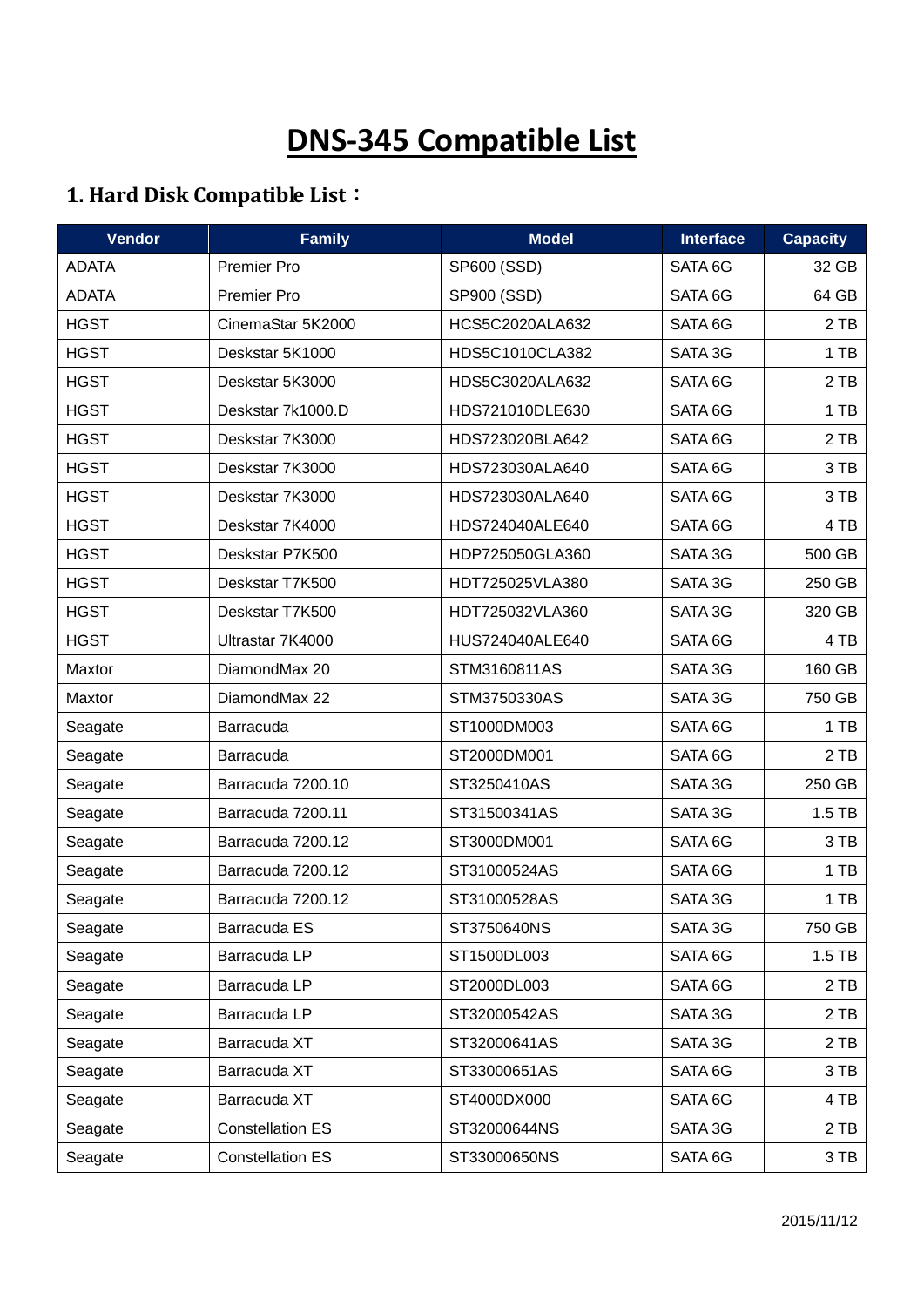| Seagate | <b>Constellation ES.3</b>   | ST4000NM0033             | SATA 6G | 4 TB   |
|---------|-----------------------------|--------------------------|---------|--------|
| Seagate | <b>Constellation ES.3</b>   | ST3000NM0033             | SATA 6G | 3 TB   |
| Seagate | Enterprise Capacity 3.5 HDD | ST8000NM0055 (Note2)     | SATA 6G | 8 TB   |
| Seagate | Enterprise Capacity 3.5 HDD | ST6000NM0065 (Note1 & 2) | SATA 6G | 6 TB   |
| Seagate | Enterprise Capacity 3.5 HDD | ST6000NM0024 (Note2)     | SATA 6G | 6 TB   |
| Seagate | Enterprise Capacity 3.5 HDD | ST5000NM0024 (Note1 & 2) | SATA 6G | 5 TB   |
| Seagate | Enterprise Capacity 3.5 HDD | ST4000NM0024 (Note1)     | SATA 6G | 4 TB   |
| Seagate | Enterprise Capacity 3.5 HDD | ST2000NM0024 (Note1)     | SATA 6G | 2 TB   |
| Seagate | <b>Enterprise NAS HDD</b>   | ST6000VN0001 (Note2)     | SATA 6G | 6 TB   |
| Seagate | Enterprise NAS HDD (SRS)    | ST6000VN0011 (Note1 & 2) | SATA 6G | 6 TB   |
| Seagate | <b>Enterprise NAS HDD</b>   | ST5000VN0001 (Note1 & 2) | SATA 6G | 5 TB   |
| Seagate | Enterprise NAS HDD (SRS)    | ST5000VN0011 (Note1 & 2) | SATA 6G | 5 TB   |
| Seagate | <b>Enterprise NAS HDD</b>   | ST4000VN0001 (Note1)     | SATA 6G | 4 TB   |
| Seagate | Enterprise NAS HDD (SRS)    | ST4000VN0011 (Note1)     | SATA 6G | 4 TB   |
| Seagate | <b>Enterprise NAS HDD</b>   | ST3000VN0001 (Note1)     | SATA 6G | 3 TB   |
| Seagate | Enterprise NAS HDD (SRS)    | ST3000VN0011 (Note1)     | SATA 6G | 3 TB   |
| Seagate | <b>Enterprise NAS HDD</b>   | ST2000VN0001 (Note1)     | SATA 6G | 2 TB   |
| Seagate | Enterprise NAS HDD (SRS)    | ST2000VN0011 (Note1)     | SATA 6G | 2 TB   |
| Seagate | <b>NAS HDD</b>              | ST4000VN000              | SATA 6G | 4 TB   |
| Seagate | NAS HDD (SRS)               | ST4000VN003 (Note1)      | SATA 6G | 4 TB   |
| Seagate | <b>NAS HDD</b>              | ST3000VN000              | SATA 6G | 3 TB   |
| Seagate | <b>NAS HDD</b>              | ST2000VN000 (Note1)      | SATA 6G | 2 TB   |
| Seagate | NAS HDD (SRS)               | ST2000VN001 (Note1)      | SATA 6G | 2 TB   |
| Seagate | Pipeline HD                 | ST1000VM002              | SATA 6G | 1 TB   |
| Seagate | Pipeline HD                 | ST2000VM003              | SATA 6G | 2 TB   |
| Seagate | Pipeline HD .2              | ST3500312CS              | SATA 3G | 500 GB |
| Seagate | Video 3.5                   | ST3000VM002              | SATA 6G | 3 TB   |
| Seagate | Surveillance HDD            | ST3000VX006              | SATA 6G | 3 TB   |
| Seagate | Surveillance HDD (SRS)      | ST3000VX005 (Note1)      | SATA 6G | 3 TB   |
| Seagate | Surveillance HDD            | ST2000VX003 (Note1)      | SATA 6G | 2 TB   |
| Seagate | Surveillance HDD (SRS)      | ST2000VX005 (Note1)      | SATA 6G | 2 TB   |
| Seagate | Surveillance HDD            | ST1000VX001 (Note1)      | SATA 6G | 1 TB   |
| Seagate | Surveillance HDD (SRS)      | ST1000VX003 (Note1)      | SATA 6G | 1 TB   |
| Seagate | <b>SV35</b>                 | ST3000VX000              | SATA 6G | 3 TB   |
| Seagate | SV35 (SRS)                  | ST3000VX004 (Note1)      | SATA 6G | 3 TB   |
| Seagate | <b>SV35</b>                 | ST2000VX000 (Note1)      | SATA 6G | 2 TB   |
| Seagate | SV35 (SRS)                  | ST2000VX004 (Note1)      | SATA 6G | 2 TB   |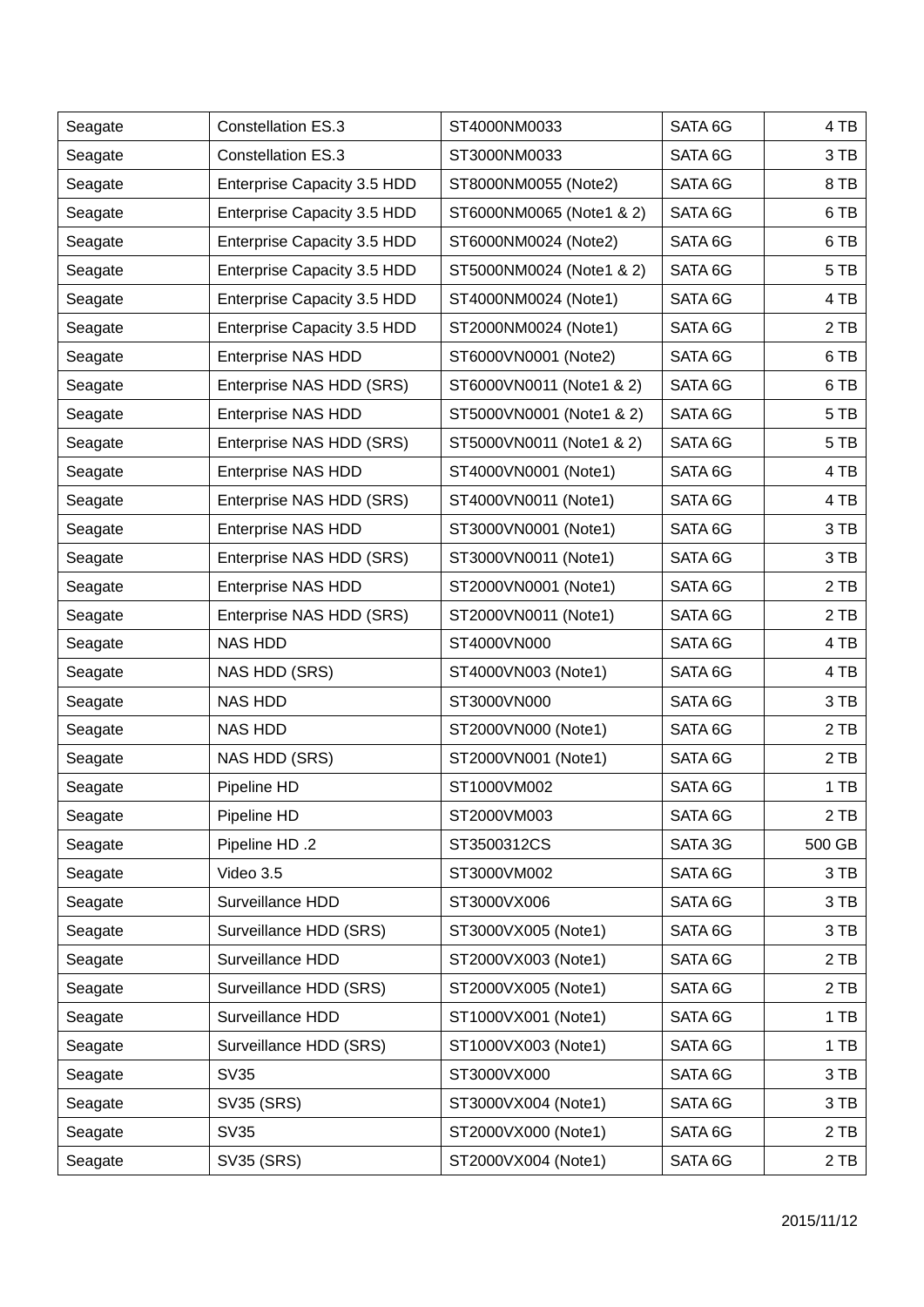| Seagate                | <b>SV35</b>         | ST1000VX000          | SATA 6G | 1 TB   |
|------------------------|---------------------|----------------------|---------|--------|
| Seagate                | SV35 (SRS)          | ST1000VX002 (Note1)  | SATA 6G | 1 TB   |
| Seagate                | SV 35.3             | ST31000340SV         | SATA 3G | 1 TB   |
| Seagate                | SV 35.4             | ST3320410SV          | SATA 3G | 320 GB |
| <b>Western Digital</b> | AV-GP               | WD20EURS             | SATA 3G | 2 TB   |
| Western Digital        | <b>Black</b>        | WD4001FAEX           | SATA 6G | 4 TB   |
| <b>Western Digital</b> | Caviar Black        | WD2002FAEX           | SATA 6G | 2 TB   |
| <b>Western Digital</b> | Caviar Black        | WD5001AALS           | SATA 3G | 500 GB |
| <b>Western Digital</b> | Caviar Blue         | WD10EALS             | SATA 3G | 1 TB   |
| <b>Western Digital</b> | Caviar GP           | WD5000AACS           | SATA 3G | 500 GB |
| <b>Western Digital</b> | Caviar Green        | WD20EADS             | SATA 3G | 2 TB   |
| <b>Western Digital</b> | Caviar Green        | WD20EARS             | SATA 3G | 2 TB   |
| Western Digital        | Caviar Green        | WD20EARX             | SATA 6G | 2 TB   |
| <b>Western Digital</b> | Caviar Green        | WD30EZRX             | SATA 6G | 3 TB   |
| <b>Western Digital</b> | <b>Caviar Green</b> | WD30EZRX             | SATA 6G | 3 TB   |
| <b>Western Digital</b> | Caviar Green        | WD6400AARS           | SATA 3G | 640 GB |
| <b>Western Digital</b> | Caviar Green        | WD8088AADS           | SATA 3G | 800 GB |
| <b>Western Digital</b> | Caviar SE           | WD3200AAJS           | SATA 3G | 320 GB |
| <b>Western Digital</b> | Caviar SE16         | WD2500AAKS           | SATA 3G | 250 GB |
| <b>Western Digital</b> | Caviar SE16         | WD5000AAKS           | SATA 3G | 500 GB |
| Western Digital        | Raptor              | WD1500ADFD           | SATA 3G | 150 GB |
| <b>Western Digital</b> | <b>RE</b>           | <b>WD1600YS</b>      | SATA 3G | 160 GB |
| <b>Western Digital</b> | <b>RE</b>           | WD4000FYYZ           | SATA 6G | 4 TB   |
| <b>Western Digital</b> | <b>RE</b>           | WD3000FYYZ (Note1)   | SATA 6G | 3 TB   |
| <b>Western Digital</b> | <b>RE</b>           | WD2000FYYZ           | SATA 6G | 2 TB   |
| <b>Western Digital</b> | RE3                 | WD5002ABYS           | SATA 3G | 500 GB |
| <b>Western Digital</b> | RE4                 | WD1003FBYX           | SATA 3G | 1 TB   |
| <b>Western Digital</b> | RE4                 | WD2003FYYS           | SATA 3G | 2 TB   |
| <b>Western Digital</b> | <b>SE</b>           | WD4000F9YZ           | SATA 6G | 4 TB   |
| <b>Western Digital</b> | <b>SE</b>           | WD3000F9YZ (Note1)   | SATA 6G | 3 TB   |
| <b>Western Digital</b> | <b>SE</b>           | WD2000F9YZ (Note1)   | SATA 6G | 2 TB   |
| Western Digital        | VelociRaptor        | WD6000HLHX           | SATA 3G | 600 GB |
| <b>Western Digital</b> | <b>SE TR1000S</b>   | WD1002F9YZ           | SATA 6G | 1 TB   |
| <b>Western Digital</b> | Red                 | WD60EFRX (Note2)     | SATA 6G | 6TB    |
| Western Digital        | Red                 | WD50EFRX (Note1 & 2) | SATA 6G | 5 TB   |
| <b>Western Digital</b> | Red                 | WD40EFRX             | SATA 6G | 4 TB   |
| <b>Western Digital</b> | Red                 | WD30EFRX             | SATA 6G | 3 TB   |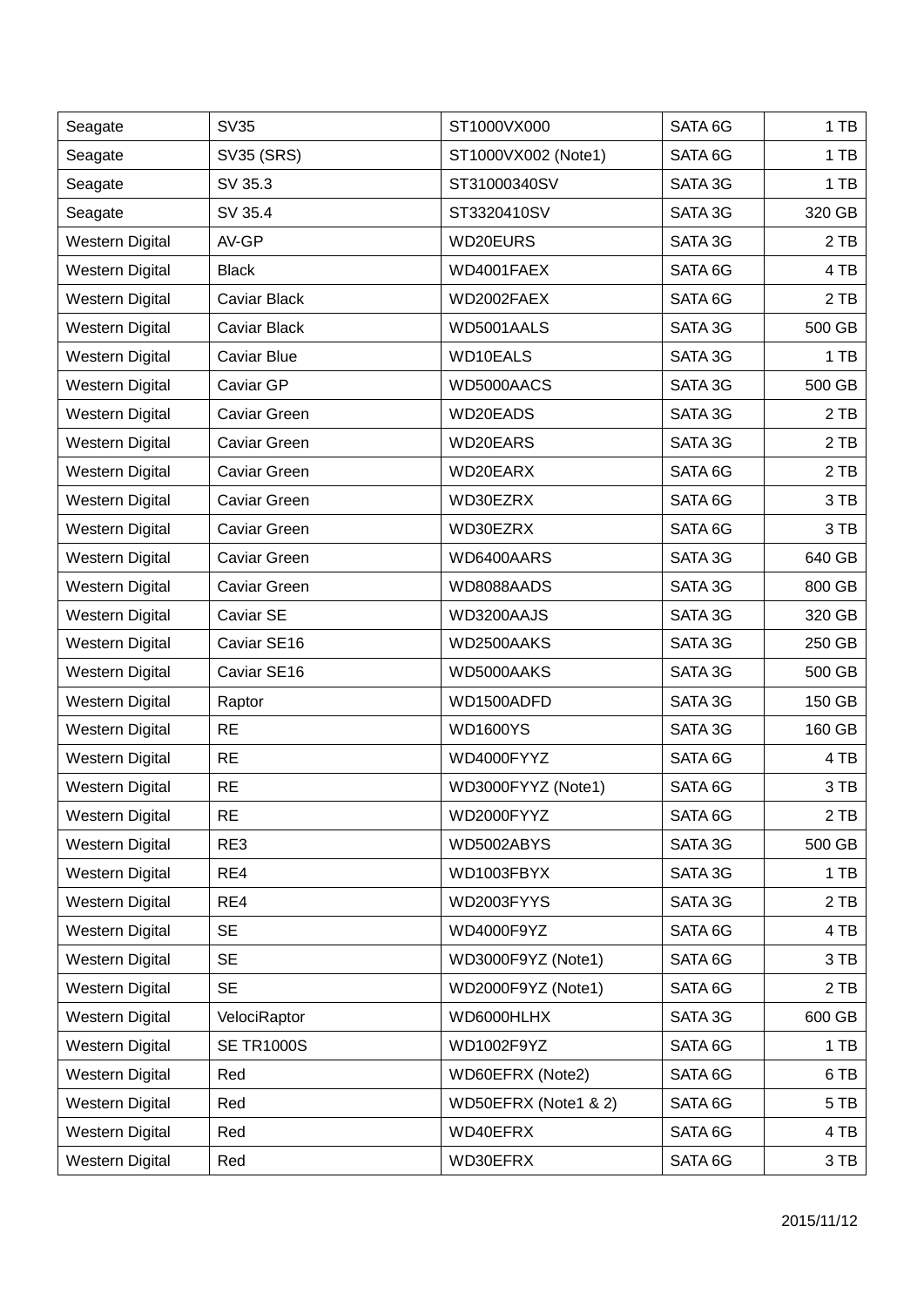| Western Digital        | Red            | WD20EFRX                | SATA 6G | 2 TB |
|------------------------|----------------|-------------------------|---------|------|
| Western Digital        | Red            | WD10EFRX                | SATA 6G | 1 TB |
| Western Digital        | Red Pro        | WD6001FFWX (Note2)      | SATA 6G | 6 TB |
| Western Digital        | <b>Red Pro</b> | WD5001FFWX (Note1 & 2)  | SATA 6G | 5 TB |
| Western Digital        | Red Pro        | WD4001FFSX              | SATA 6G | 4 TB |
| Western Digital        | Red Pro        | WD3001FFSX (Note1)      | SATA 6G | 3 TB |
| Western Digital        | Red Pro        | WD2001FFSX (Note1)      | SATA 6G | 2 TB |
| Western Digital        | Red Pro        | WD2002FFSX              | SATA 6G | 2 TB |
| Western Digital        | Purple         | WD60PURX (Note2)        | SATA 6G | 6 TB |
| Western Digital        | Purple         | WD50PURX (Note1 & 2)    | SATA 6G | 5 TB |
| Western Digital        | Purple         | WD40PURX                | SATA 6G | 4 TB |
| Western Digital        | Purple         | WD30PURX (Note1)        | SATA 6G | 3 TB |
| Western Digital        | Purple         | WD20PURX (Note1)        | SATA 6G | 2 TB |
| <b>Western Digital</b> | Purple         | WD10PURX (Note1)        | SATA 6G | 1 TB |
| Western Digital        | Purple NV      | <b>WD6NPURX (Note2)</b> | SATA 6G | 6 TB |
| Western Digital        | Purple NV      | <b>WD4NPURX (Note1)</b> | SATA 6G | 4 TB |

Note1: This series of hard disk drives are recognized as compatible with D-Link products as the largest capacity drive has passed the compatibility test.

Note2: NAS does not support single disk volume larger than 16TB according to Linux system limitation.

#### **2. USB Printer Compatible List**:

| <b>Brand</b> | <b>Model</b>       | <b>OS</b>              | <b>Remark</b> |
|--------------|--------------------|------------------------|---------------|
| HP           | DeskJet F380       | Windows XP / Vista / 7 |               |
| HP           | DeskJet F4185      | Windows XP / Vista / 7 |               |
| HP           | Officejet 4355     | Windows XP / Vista / 7 |               |
| HP           | Officejet 4255     | Windows XP / Vista / 7 |               |
| HP           | Officejet J4580    | Windows XP / Vista / 7 |               |
| HP           | LaserJet 3050      | Windows XP / Vista / 7 |               |
| CANON        | PIXMA MP180        | Windows XP / Vista / 7 |               |
| <b>CANON</b> | PIXMA MP160        | Windows XP / Vista / 7 |               |
| <b>EPSON</b> | AcuLaser MX14      | Windows XP / Vista / 7 |               |
| <b>EPSON</b> | Stylus Photo RX590 | Windows XP / Vista / 7 |               |
| <b>EPSON</b> | STYLUS CX5700F     | Windows XP             |               |
| <b>EPSON</b> | <b>TX320F</b>      | Windows XP / Vista / 7 |               |
| Samsung      | SCX-4200           | Windows XP / Vista / 7 |               |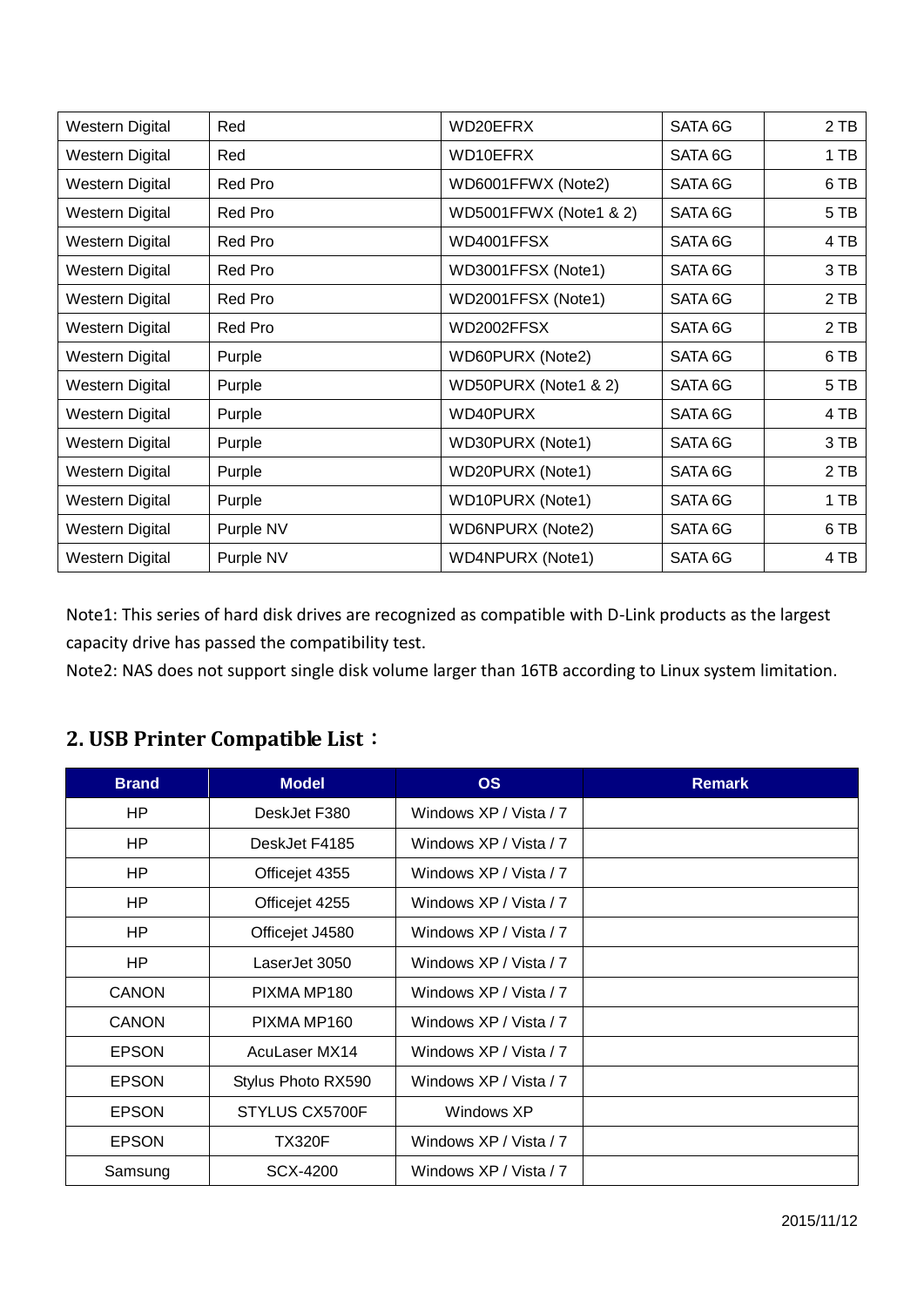| Samsung        | SCX-4623 | Windows XP / Vista / 7 |  |
|----------------|----------|------------------------|--|
| <b>Brother</b> | DCP-7030 | Windows XP / Vista / 7 |  |
| <b>Brother</b> | MFC-J410 | Windows XP / Vista / 7 |  |

### **3. USB UPS Compatible List**:

| <b>Brand</b> | <b>Model</b>               | <b>Remark</b> |
|--------------|----------------------------|---------------|
| APC.         | <b>BACK-UPS ES BE500TW</b> |               |
| Tripp-Lite   | SMART550USB                |               |
| Phoenixtec   | A-500Plus                  |               |

#### **4. UPnP Router Compatible List**:

| <b>Brand</b> | <b>Model</b>          | <b>Remark</b>                                                              |
|--------------|-----------------------|----------------------------------------------------------------------------|
| D-Link       | <b>DIR-825 Rev.B1</b> |                                                                            |
| D-Link       | <b>DIR-815 Rev.A1</b> |                                                                            |
| D-Link       | <b>DIR-665 Rev.A1</b> |                                                                            |
| D-Link       | DIR-655 Rev.A4        |                                                                            |
| D-Link       | <b>DIR-651 Rev.A1</b> |                                                                            |
| D-Link       | DIR-635 Rev.B3        |                                                                            |
| D-Link       | <b>DIR-632 Rev.A1</b> |                                                                            |
| D-Link       | <b>DIR-615 Rev.H1</b> |                                                                            |
| D-Link       | <b>DIR-615 Rev.E4</b> |                                                                            |
| D-Link       | <b>DIR-615 Rev.D1</b> |                                                                            |
| D-Link       | <b>DIR-601 Rev.A1</b> |                                                                            |
| D-Link       | <b>DIR-601 Rev.B1</b> |                                                                            |
| D-Link       | <b>DIR-600 Rev.B5</b> |                                                                            |
| D-Link       | <b>DIR-655 Rev.B1</b> | Web (port 80) and Secure Web (port 443) forwarding must be opened manually |
| D-Link       | <b>DIR-657 Rev.A1</b> | Web (port 80) and Secure Web (port 443) forwarding must be opened manually |
| D-Link       | DHP-1320 Rev.A1       | Web (port 80) forwarding must be opened manually                           |

### **5. IP Camera Compatible List**:

| <b>Brand</b> | <b>Model</b>    | <b>Remark</b> |
|--------------|-----------------|---------------|
| D-Link       | <b>DCS-930</b>  |               |
| D-Link       | <b>DCS-930L</b> |               |